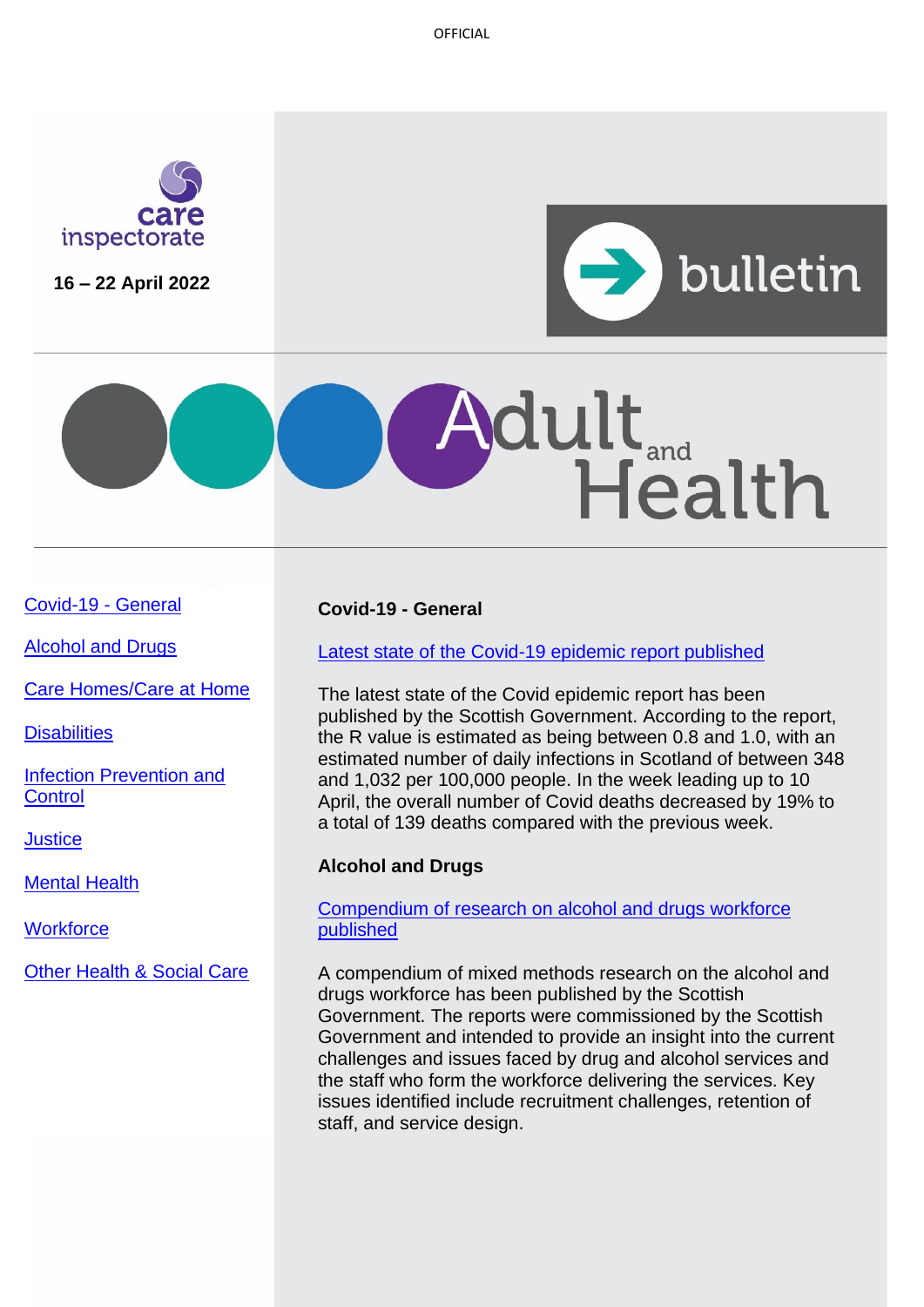

# <span id="page-1-0"></span>**Care Homes/Care at Home**

## [Scottish Care announces launch of digital innovation challenge](https://scottishcare.org/shaping-digital-health-social-care-innovation-challenge/)

Scottish Care has announced the launch of the 'Shaping Digital Health & Social Care' Innovation Challenge, inviting SMEs and technology entrepreneurs to share ideas to address challenges sector. The innovation challenge is the first of its kind from S5GConnect, part of Scotland's 5G Centre's series of innovation hubs, and is supported by the Dumfries and Galloway Health and Social Care Partnership and Scottish Care. Three challenges have been identified and companies entering the challenge are required to highlight a solution that addresses one of these challenges.

## <span id="page-1-1"></span>**Disabilities**

## [Proposed Bill to improve transitions into adulthood for disabled children](https://www.parliament.scot/bills-and-laws/bills/disabled-children-and-young-people-transitions-to-adulthood-scotland-bill-session-6/introduced)

Proposed legislation designed to improve opportunities for disabled children and young people as they transition into adulthood has been introduced by Labour MSP Pam Duncan-Glancy. The Disabled Children and Young People (Transitions to Adulthood) (Scotland) Bill, if passed, would require:

- the Scottish Government to have a strategy explaining how they are going to improve opportunities for disabled children and young people and
- a Scottish Government minister to be in charge of improving opportunities for disabled children and young people moving into adulthood
- local authorities to have plans for each disabled child and young person as they move into adulthood.

### <span id="page-1-2"></span>**Infection Prevention and Control**

### [Findings from review of infection prevention and control definitions and guidance](https://www.rcn.org.uk/Professional-Development/publications/raising-the-bar-uk-pub-010-232)

The Royal College of Nursing (RNC) has published the findings from an independent review of national and international guidelines which aimed to identify and compare international definitions used in infection prevention and control guidance. The key findings from the report suggest that confusion might exist because IPC teams have interpreted and implemented the guidelines differently, and that current IPC guidance does not appear to align with the World Health Organization definition of how Covid is transmitted.

### <span id="page-1-3"></span>**Justice**

### [Scottish Government responds to recommendations on misogyny and justice](https://www.gov.scot/publications/misogyny-and-criminal-justice-working-group-recommendations-scottish-government-response/)

The Scottish Government has published its response to the report of the Independent Working Group on Misogyny and Criminal Justice. The Working Group, chaired by Helena Kennedy, recommended three new offences and a sentencing aggravation relating to misogynistic conduct. The Scottish Government has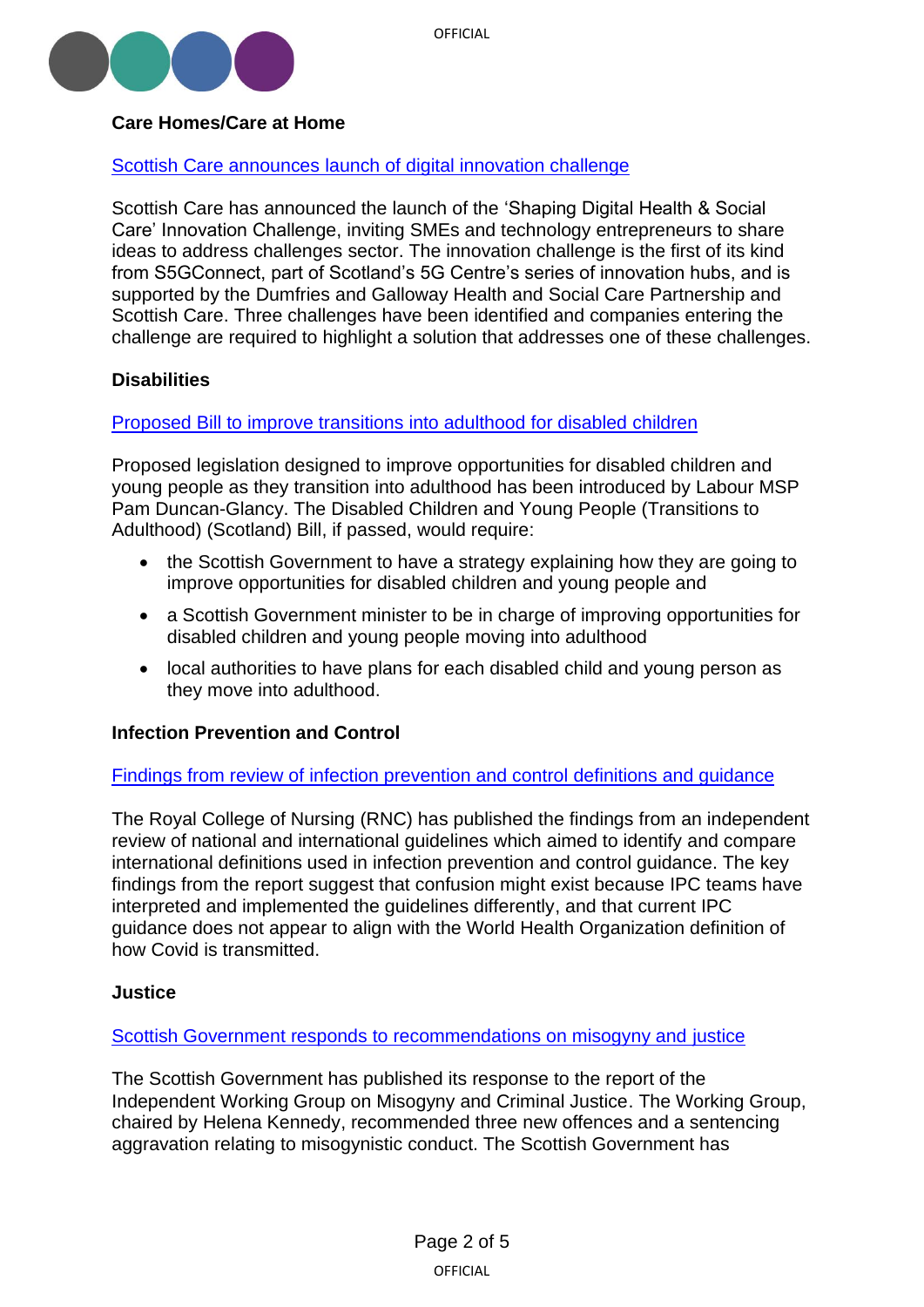

accepted the proposals and will consult on provisions prior to a Bill being introduced in the Scottish Parliament.

### <span id="page-2-0"></span>**Mental Health**

#### [Mental health awareness week 2022](https://www.alliance-scotland.org.uk/blog/events/mental-health-awareness-week-2022/)

Mental health awareness week will take place between 9 May to 15 May this year and will focus on loneliness. The event is hosted by the Mental Health Foundation, with this year's event raising awareness of the impact loneliness has on mental wellbeing and the practical steps that can help address it.

#### <span id="page-2-1"></span>**Workforce**

#### [Consultation on draft quality framework for nurse agencies](https://www.careinspectorate.com/index.php/news/6649-consultation-on-our-draft-quality-framework-for-nurse-agencies)

A draft quality framework for nurse agencies has been launched for consultation by the Care Inspectorate. Our framework has been developed in consultation with providers and learning from the development and review of our quality frameworks across a range of sectors. The quality framework is designed for use in selfevaluation, inspection, and improvement support, and draws heavily on outcomes for those using the service (organisations and individuals) and the Health and Social Care Standards. The deadline for responses is 8 May.

#### [New SSSC web page and updated guidance on](https://news.sssc.uk.com/news/get-credit-for-your-prior-learning) recognition of prior learning

Scottish Social Services Council (SSSC) has announced a new web page and updated guidance on recognition of prior learning. This has been developed in order to help people understand what prior learning is and what counts as prior learning when working towards the qualifications needed for SSSC registration.

#### [Applications open for SSSC Leading for the Future programme](https://news.sssc.uk.com/news/apply-now-for-leading-for-the-future)

Applications are now open for the 2022-23 Leading for the Future programme, the Scottish Social Services Council (SSSC) has announced. The 10 month programme is designed specifically for those in senior leadership positions to help build leadership capacity in health and social care. The deadline for applications is 9 May.

#### Funded cohorts [for Technology Enhanced Learning Train](https://www.nes.scot.nhs.uk/news/technology-enhanced-learning-tel-train-the-trainer-programme/) the Trainer programme

NHS Education for Scotland (NES) is funding two cohorts of a Technology Enhanced Learning - Train the Trainer programme. The programme is introductory level and lets health and care staff, who design and deliver training, experience the course from the view of the learner, and deliver the programme themselves. Applications are open for the first cohort, starting in May.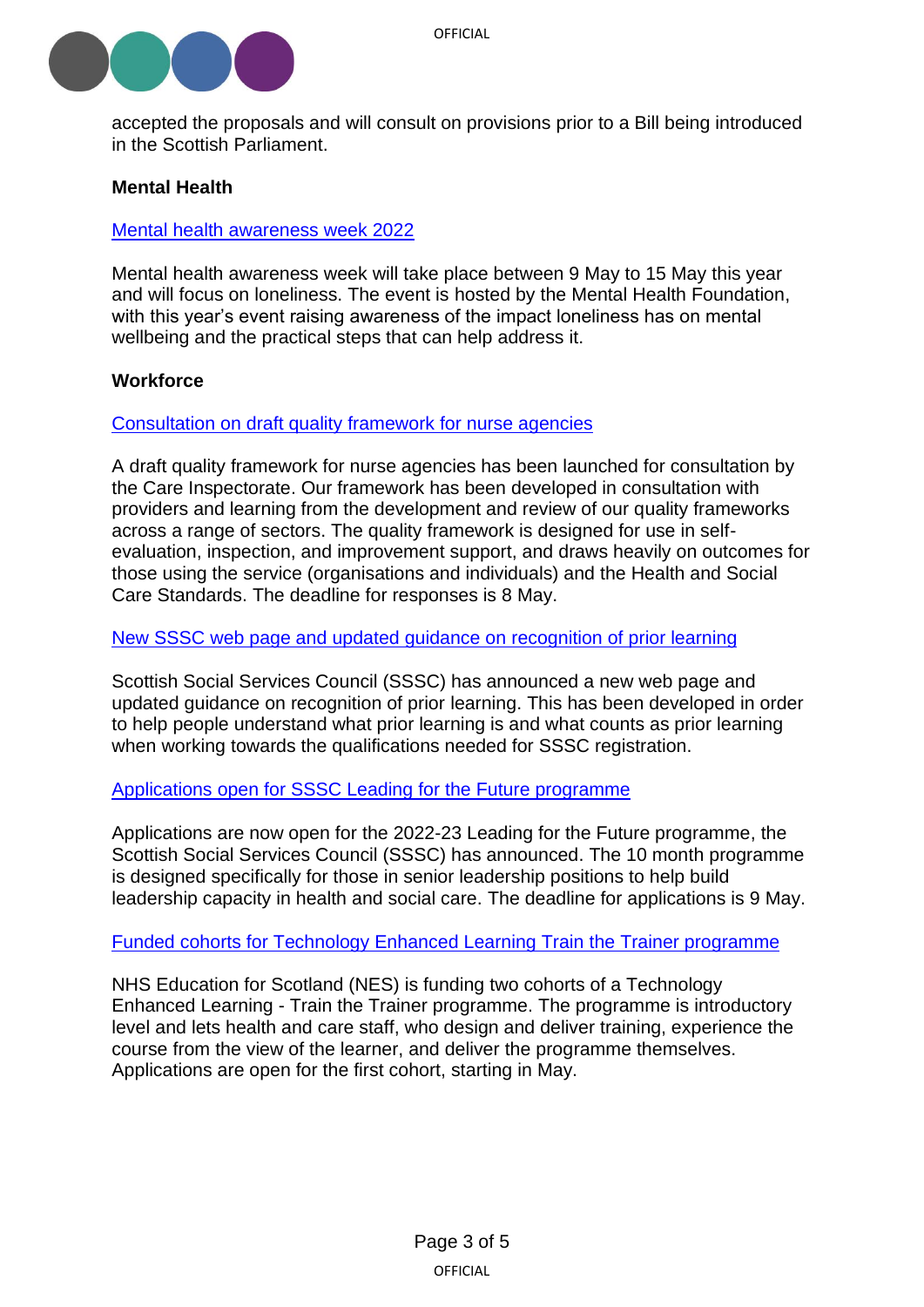

## [Royal College of Nurses to host education forum virtual conference](https://www.rcn.org.uk/news-and-events/events/uk-education-26270422)

The Royal College of Nurses (RCN) education forum virtual conference and exhibitions will be hosted online from 26 April to 27 April this year. The event will include keynote presentations, talks and debates.

## <span id="page-3-0"></span>**Other Health and Social Care**

[Consultation on proposed changes to the local financial return](https://www.gov.scot/publications/local-financial-return-03-social-work-review-consultation/)

The Scottish Government have launched a consultation on proposed changes to the Local Financial Return (LFR) 03 which is being considered for implementation in the 2021/22 LFRs. The LFR 03 captures data relating to social work and is currently the main source of social care expenditure data available in Scotland. The consultation closes 3 June 2022.

### [Carers Scotland publishes briefings to inform new carers strategy](https://www.carersuk.org/scotland/policy/legislation-strategy/carers-strategy)

A series of briefings to inform the forthcoming development of a new carers strategy has been published by Carers Scotland. The briefings have been developed by the National Carer Organisations and cover a wide range of topics, such as social care, short breaks and carers as equal partners.

#### Self-Management Fund [open for applications from](https://www.alliance-scotland.org.uk/self-management-and-co-production-hub/self-management-fund/) third sector organisations

The ALLIANCE has announced that its Self-Management Fund is now open for applications until 27 June. Third sector and community organisations in Scotland can now apply for grants of up to £60,000 for up to two years to support people living with long term conditions, people living with disabilities and unpaid carers. The fund is administered by the ALLIANCE on behalf of the Scottish Government.

### [ALLIANCE Annual Conference](https://www.alliance-scotland.org.uk/blog/news/save-the-date-alliance-2022-annual-conference/) 2022 - 6-10 June

The ALLIANCE has announced that its Annual Conference will take place between 6 – 10 June, exploring health and social care across Scotland and its communities. Registration opens soon for the event, which will take place online and include podcasts, webinars, workshops, and panel discussions.